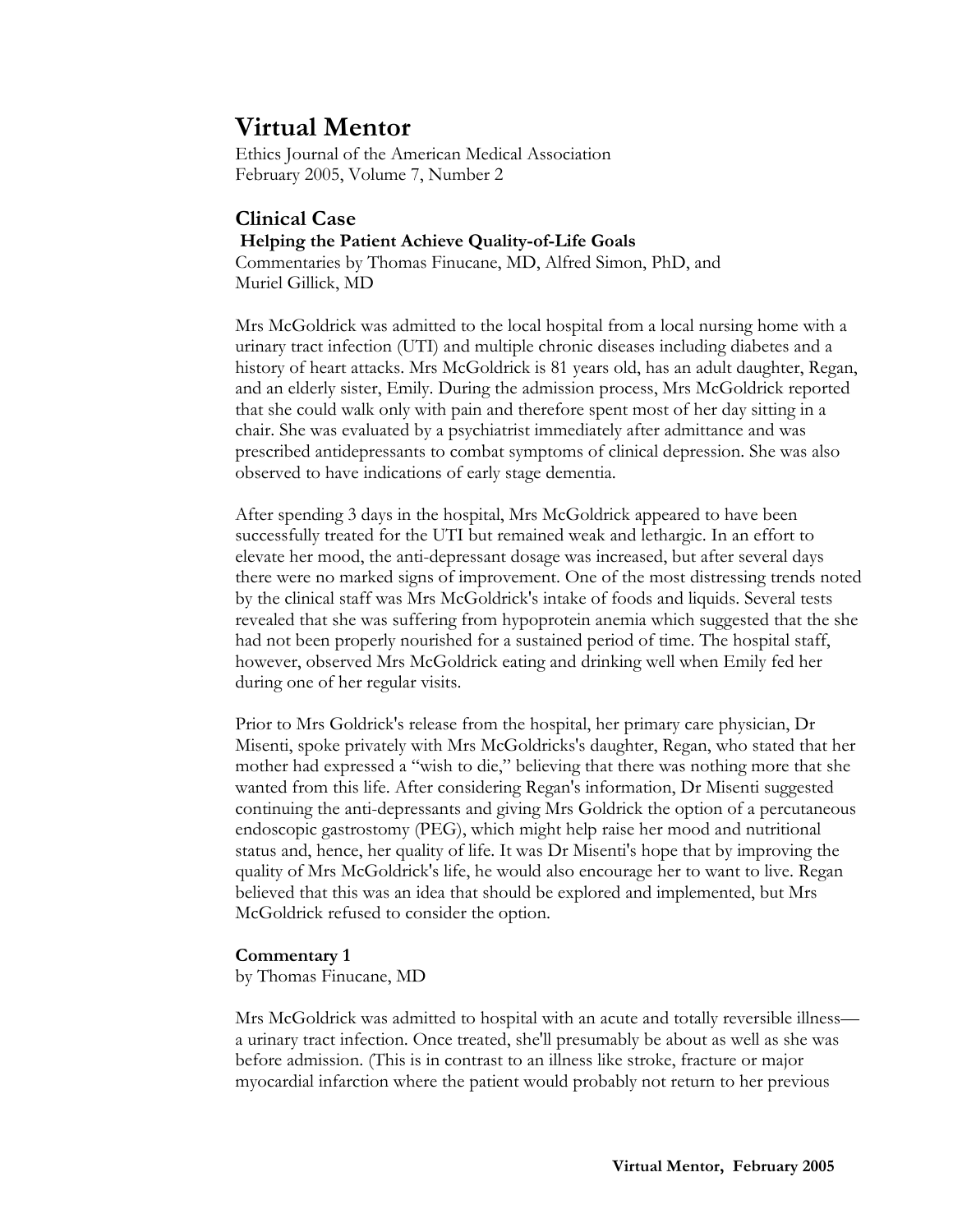health state.) Her baseline functioning seems limited by chronic ambulation-related pain, and there is no evidence of recent deterioration.

During this admission, Mrs McGoldrick comes under the scrutiny of the acute medicine team, with its bias towards intervention. Had she not become infected, none of the questions now on the table would have arisen. The team notices depression, perhaps early dementia, poor food and liquid intake, and some abnormal "markers of nutritional status." The record shows that she is not dysphagic, however, and with her sister present her oral intake is adequate and otherwise problem-free.

Mrs McGoldrick's daughter reports that her mother has expressed a wish to die. This statement of course requires that the patient be carefully evaluated for suicidal ideations. Often, however, this "wish" is presented as a fairly nonspecific expression of suffering, rather than an actual desire. In LaFontaine's *Death and the Woodcutter*, an elderly man is enveloped by hardships: hunger, exhaustion, wife, kids, debt, servitude, taxes, and soldiers. He calls on Death to come and release him. But when Death arrives and asks what he wants, he says he just needs some help moving this bundle of branches. LaFontaine concludes, "Plutot souffrir que mourir, C'est la devise humaine" [1].

PEG feeding is then suggested by the patient's primary care physician, who gives 3 reasons for his recommendations. The first is that Mrs McGoldrick's mood will improve with PEG feeding. Second, her nutritional status will be raised, "and, hence, her quality of life." Third, with improved quality of life, the patient may be encouraged to want to live. The first issue, her mood, is discussed in an accompanying piece (see commentary by Muriel Gillick). Understanding and treating depression in dementia are very complex matters. In any case, a sick patient who's received 3 days of antidepressant medication has not been treated effectively for depressive symptoms.

What about her nutritional status and quality of life? First of all, there is a profound misunderstanding about malnutrition, and there is a vigorous promotional campaign designed to sell nutritional supplements. A human being needs calories for 3 main purposes: basal metabolism, activity, and the thermal expenditure of feeding—the energy required to digest and absorb nutrients. Basal metabolic rate depends in large part on muscle mass. If a patient is thin, slightly wasted, and sedentary, as Mrs McGoldrick is, her muscle mass will be low. Confined to bed and chair, Mrs McGoldrick's activity level is also low; she eats little; and will need only minimal energy to digest and absorb her food. In the days before PEGs, many very skinny, bedfast patients survived for years with an astonishingly small caloric intake. Lawyers and vendors of nutrition products would have us believe that such a situation is untenable.

We all want our patients to be properly nourished, but what does this mean? Although studies of feeding tubes in those with mild dementia are not available, other data show that thin patients with advanced dementia who are eating little do not live longer with PEG feeding. For a physician to tell a family member of such patients, "Well, we can either put in a feeding tube or let your mother starve to death" is both dishonest and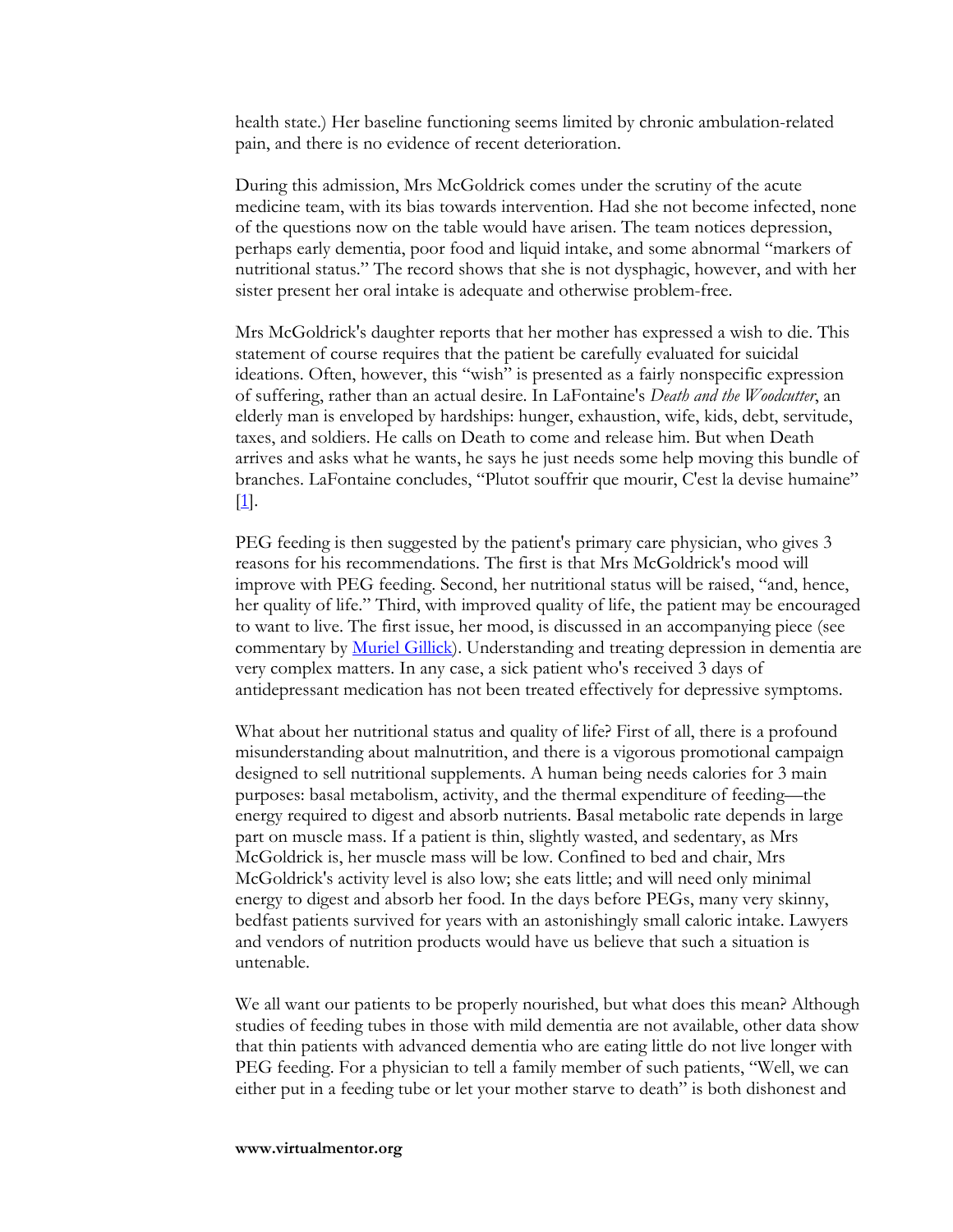coercive. A truer sentence is, "Your mother is not doing well despite our best efforts. We can put in a feeding tube, but no real evidence suggests it will help her live longer, and the best evidence shows a high chance that she would die in the near future." Similarly, no evidence whatsoever suggests that risk of infection is reduced by PEG feeding and "proper" nutrition. To the contrary, tube feeding is cited as a risk factor for pneumonia and has been shown to cause life-threatening infections of the lung, pleura, gut, peritoneum, abdominal wall, bloodstream, and more. Children with poor access to food live longer and have fewer infections when they are provided with food; adults with advanced dementia who eat little even when it is offered do not live longer, have no fewer infections, and may well have more, once PEG feeding is begun.

What do the data show about quality of life with PEG tube feeding? Most of the data concern more severely demented patients, and they are usually unable to report their inner experience. Patients who undergo PEG feeding are more likely to be restrained, which seems to contradict the suggestion that quality of life is better. But most importantly for this case, PEG feeding might reduce mealtimes with the sister—who is one of the patient's only sources of socialization—and this would be a real loss to both women. PEG might improve the quality of life for patients with severe dysphagia who cannot keep food and fluid out of the airway and who react vigorously with coughing and gagging. In general, eating is one of life's great pleasures. PEG feeding is not eating.

Finally, what is the relationship between quality of life and the desire to stay alive? LaFontaine's story refers to an important drive: the widespread and deeply held desire not to be dead. In the large, sophisticated SUPPORT initiative, quality of life had no effect on patients' desire for resuscitation [2]. Of surveyed patients with C4 quadriplegia, stable for at least 1 year, with clear cognition, 90 percent are glad to be alive [3]. This desire not to be dead is often underestimated by physicians and family members.

In conclusion, there is no physiologic basis for placing a feeding tube in this patient. She has been stable in the nursing home and should recover completely from her acute illness. She is able to protect her airway and when her sister is present, Mrs McGoldrick's intake is adequate. Tube feeding will not solve any of the problems for which it is proposed; imprecise references to "proper nutrition" should be clarified explicitly.

Beyond the uncertain and, frankly, unlikely medical benefit, an even stronger reason not to place a feeding tube exists. In many ethical decisions near the end of life, tension develops between 2 fundamental values. On one hand is reverence for life. The value of human life is the North Star by which ethical decision making should steer. On the other hand is the basic human right to say, "Keep your hands off of me," which our patient has already expressed. Unless we are willing to counter that she is incapable of realizing the consequences of this decision, and to deprive her of her basic right to control her own body, placing a PEG would be assault. This would be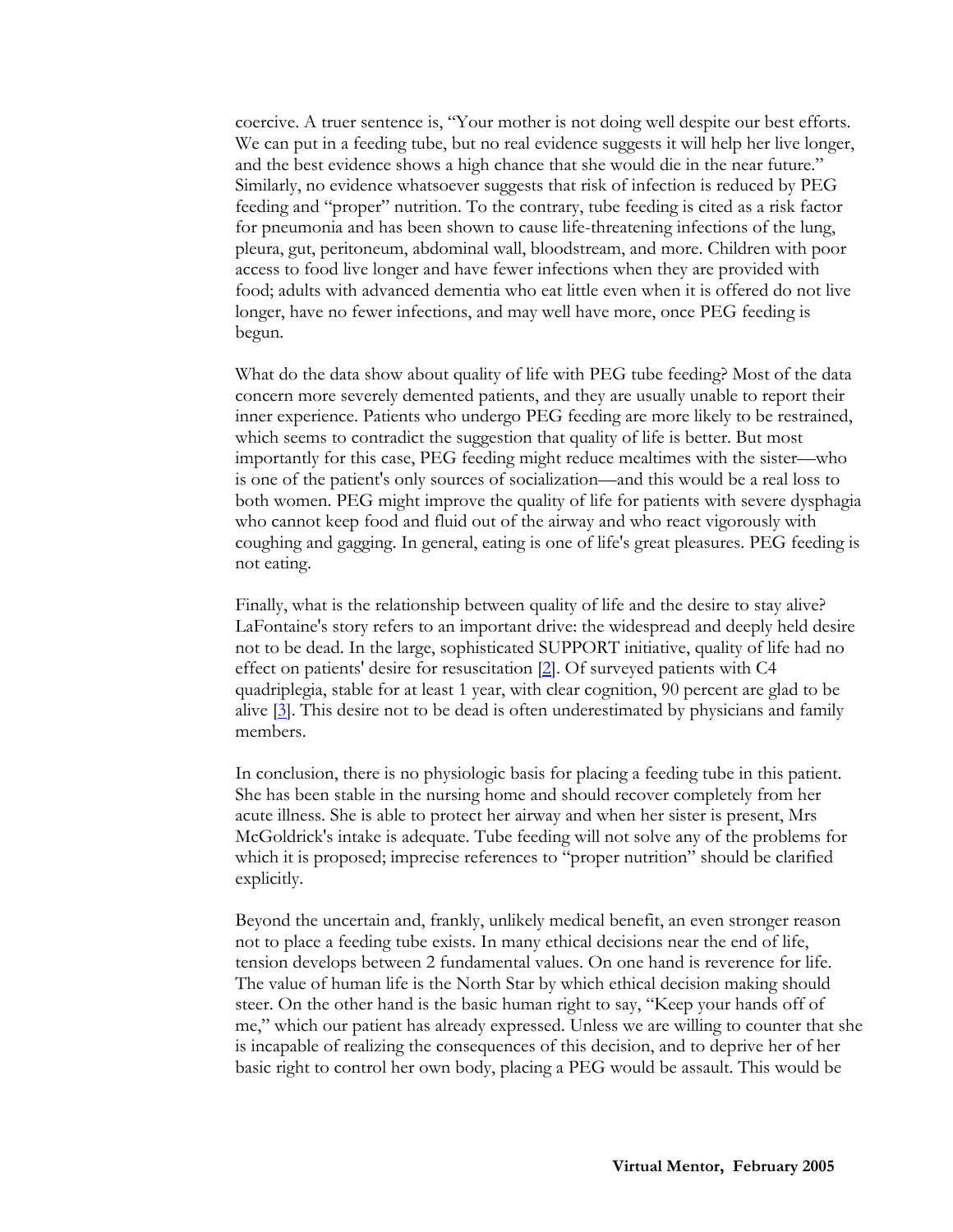true even if PEG feeding were life-sustaining, which it is not. To undertake this intrusion based on someone else's assessment of her quality of life is simply untenable.

My approach to this patient would be to discontinue all medications that might interfere with appetite or attentiveness, including cholinesterase inhibitors, bisphosphonates, nonsteroidal anti-inflammatories, sedatives, narcotics, and many others. She should be formally evaluated for major depression. If this diagnosis is established, she should be properly treated. Meals and mealtimes should be attractive, pleasant experiences with the nursing home staff and family spending meaningful time helping Mrs McGoldrick to take nourishment. Truly caring for the patient is at the heart of good care for so vulnerable and frail a person.

#### **References**

1. Lafontaine. http://www.jdlf.com/lesfables/livrei/lamortetlebucheron. Accessed January 6, 2005.

2. Phillips RS, Wenger NS, Teno J , et al. Choices of seriously ill patients about cardiopulmonary resuscitation: correlates and outcomes. *Am J Med*. 1996;156:128-137. 3. Patterson DR, Miller-Perrin C, McCormick D, et al. When life support is questioned early in the care of patients with cervical-level quadriplegia. *N Engl J Med*. 1993;328:506-509.

*Thomas Finucane, MD, is professor of medicine at Johns Hopkins, core faculty of the Berman Bioethics Institute, and chair of the ethics committee for the Johns Hopkins Bayview Medical Center.*

#### **Commentary 2**

by Alfred Simon, PhD

In order to justify any medical intervention, eg, placing a feeding tube as in this case, there must be *medical indication* for the treatment and the *consent of the appropriately informed patient*.

Medical indication is decisive in determining the clinical foundation for the intervention, ie, whether it should be offered to the patient at all. A physician determines whether a treatment is indicated based on his or her *medical knowledge* of the course of a disease and the effects of certain interventions on that course. Indication also depends on the physician's knowledge of the *diagnosis and prognosis* specific to this individual patient and on the *aim of treatment*. Finally, the physician must consider whether the expected benefit is in due proportion to the harm that may be expected. If a measure has little or no benefit for the patient or if the benefit causes disproportionate risk of harm, the measure has to be considered *medically futile* and should not be offered to the patient.

The fact that an intervention is medically indicated, however, does not mean that the physician is automatically authorized to carry it out. It is not the physician but rather the patient who decides on the implementation of a measure because patients with decision-making capacity have the *right to self-determination.* If a patient refuses or withdraws consent after learning about both the benefits and the risks, treatment is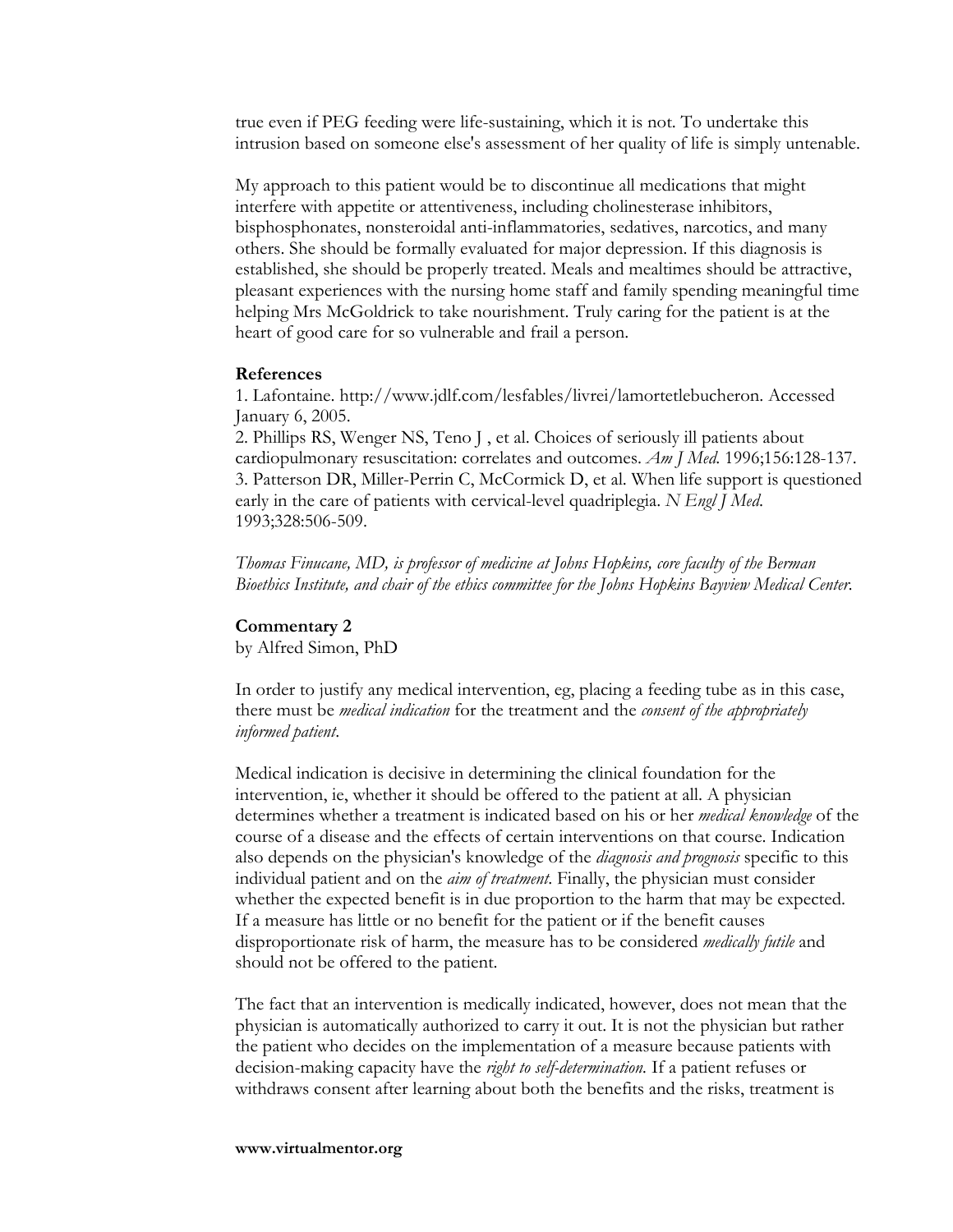not justifiable. The prerequisites for providing informed consent are decision-making capacity and appropriate *patient information*. If the patient does not have decisionmaking capacity, the physician should ask whether he has given his opinion on the situation at an earlier date when he was determined to be of adequately sound mind, perhaps in the form of a living will. If this is not the case, the patient's interests must be represented by a proxy or "surrogate" decision maker or, if this is an emergency situation, by the physician himself.

### **Application to the Present Case**

The first question the physician should ask himself is whether Mrs McGoldrick presently has *decision-making capacity*. If she does, he should offer her the opportunity to reconsider her decision against a PEG; coersion and, especially, treatment of the patient against her will would interfere with her right to self-determination and would therefore be ethically unacceptable. Whether Mrs McGoldrick has decision-making capacity cannot be answered definitively based on the information presented in this case. Her age, treatment with antidepressants, and early stage of dementia do not exclude decision-making capacity but do require the medical staff to be aware of possible compromised decision making. The determination of her competence must also consider whether she is presently capable of understanding the consequences of her refusal for additional treatment. To decide this, it might be helpful to investigate whether the refusal of the treatment is *authentic—* in other words, consistent with her other known values and goals. If the physician has any doubts regarding Mrs McGoldrick's decision-making capacity, he should consult a psychiatrist.

The aim of the proposed procedure is to raise the patient's mood and nutritional status and hence, her quality of life. Yet it is questionable whether a PEG is a suitable means to this end. The fact that Mrs McGoldrick eats and drinks sufficiently when fed by her sister suggests that her insufficient nutritional status has a social and caregiving explanation rather than a medical basis. The staff at the local nursing home probably does not have enough time to feed Mrs McGoldrick, and this further perpetuates her social isolation. Maybe the food is not presented in an appealing way (eg, big portions) or Mrs McGoldrick finds this previously shared time very lonely. Instead of considering PEG, those in charge should first try to improve the social situation and nursing care of Mrs McGoldrick through greater involvement of her older sister and her daughter.

The other rationale offered for inserting the PEG is that artificial feeding would counteract imminent malnutrition and thus contribute to life extension. Without improving the social and caregiving situation, this seems to be a futile goal, since Mrs McGoldrick has made it clear—explicitly to her daughter and implicitly by refusing to eat and drink—that she does not want to live that way.

#### **Conclusion**

Application of PEG in this case seems to be *neither medically reasonable nor in the patient's best interest*. PEG is not an appropriate means for solving social or caregiving deficits. Should it not be possible to improve Mrs McGoldrick's quality of life by social and caregiving measures, it seems to make little sense to extend the situation artificially by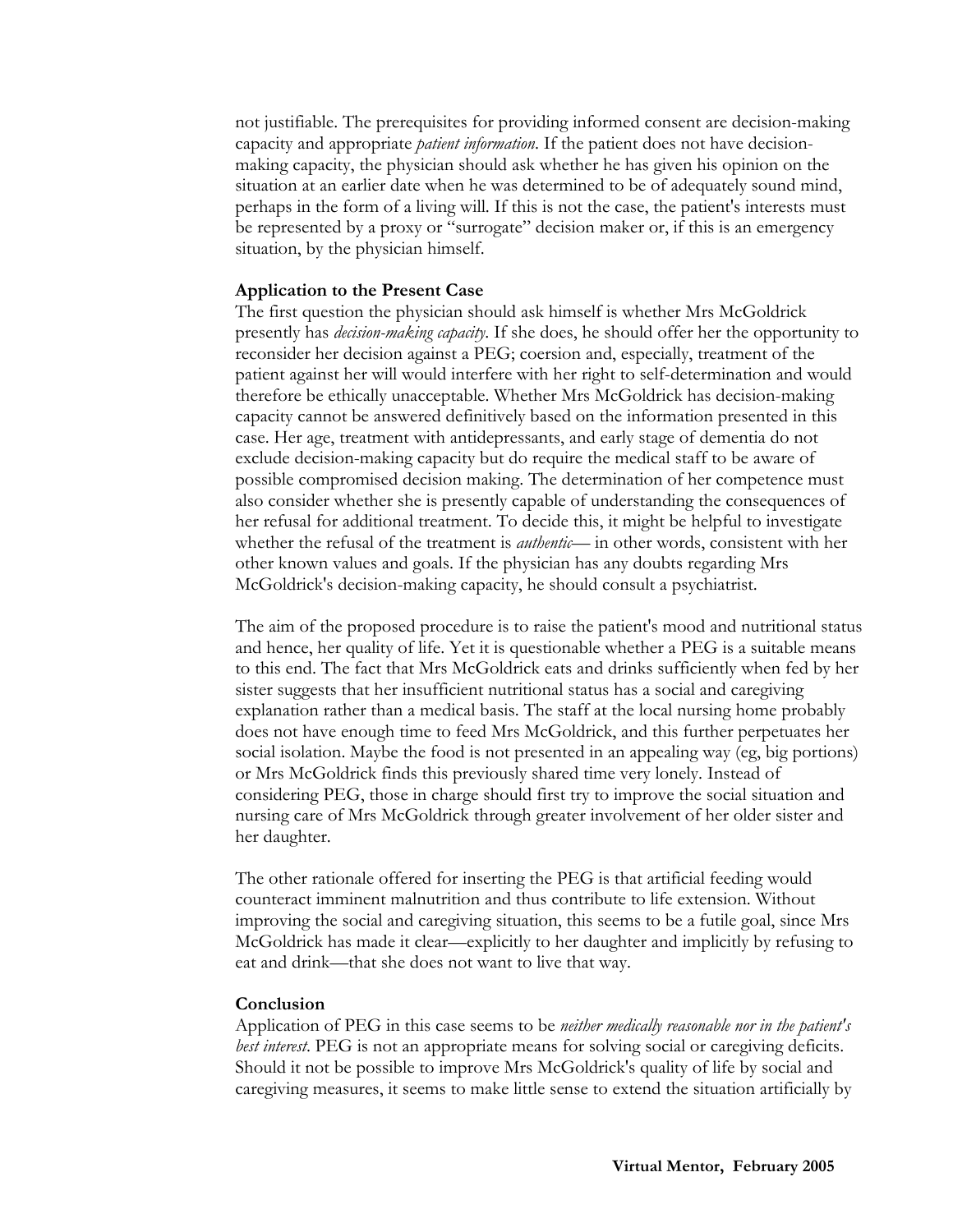PEG since the patient herself obviously does not wish for this lifestyle. Apart from the questionable medical indication, Mrs McGoldrick's refusal to even discuss the possibility of PEG clearly speaks against taking this measure. If Mrs McGoldrick is still able to grasp the consequences of her decision, and is determined to have decision-making capability, her refusal is binding for the physician. If she is deemed to lack decision-making capacity, her refusal would at least be an important indicator that PEG was not her preference, which is supported by her refusal to eat and her earlier statements to her daughter, and should be taken into account by surrogates and physicians when making treatment decisions.

*Alfred Simon, PhD, medical ethicist, is the executive director of the German Academy for Ethics in Medicine, Goettingen, Germany.*

#### **Commentary 3**

by Muriel Gillick, MD

The case of Mrs McGoldrick stimulates us to think about the meaning of patient autonomy for a patient with cognitive impairment and about how surrogate decision makers should evaluate quality of life. Before we consider the ethical dimensions of the case, however, we must consider the medical aspects.

The first area that should be addressed is Mrs McGoldrick's physical pain. We are told that her pain is severe enough to prevent her from walking and to confines her to a chair. It is essential to try to establish the etiology of the pain and to treat it vigorously. Pain control is the foundation of good palliative care, and lack of treatment may be at the heart of the patient's depressive symptoms and apparent lack of interest in life [1].

The second domain that requires further exploration is Mrs McGoldrick's depression. She was started on antidepressants at the time of admission to the hospital, and, when she remained weak and lethargic after 3 days, the dose was increased. Tricyclic antidepressants take 4-6 weeks to become effective; selective serotonin reuptake inhibitors typically require 2 weeks, and, while we are not told what medication is prescribed, almost all take longer than 3 days to work. If Mrs McGoldrick's depression is contributing to her anorexia, then she should probably be treated with a stimulant such as methylphenidate. The dose can be increased rapidly, and, if the patient continues to have depression with life-threatening consequences, electroconvulsive therapy should be considered.

Third, the question of dementia ought to be further pursued. We are told that Mrs McGoldrick has early dementia and, while truly reversible dementia is rare, it is important to rule out hypothyroidism and, especially in view of the patient's poor nutrition, pernicious anemia. If Mrs McGoldrick has mild Alzheimer's disease, treatment with Donepezil should be considered. Although controversy persists over whether anti-cholinesterase inhibitors produce clinically meaningful benefits, if they have any role, it is in the early stages of Alzheimer's [2].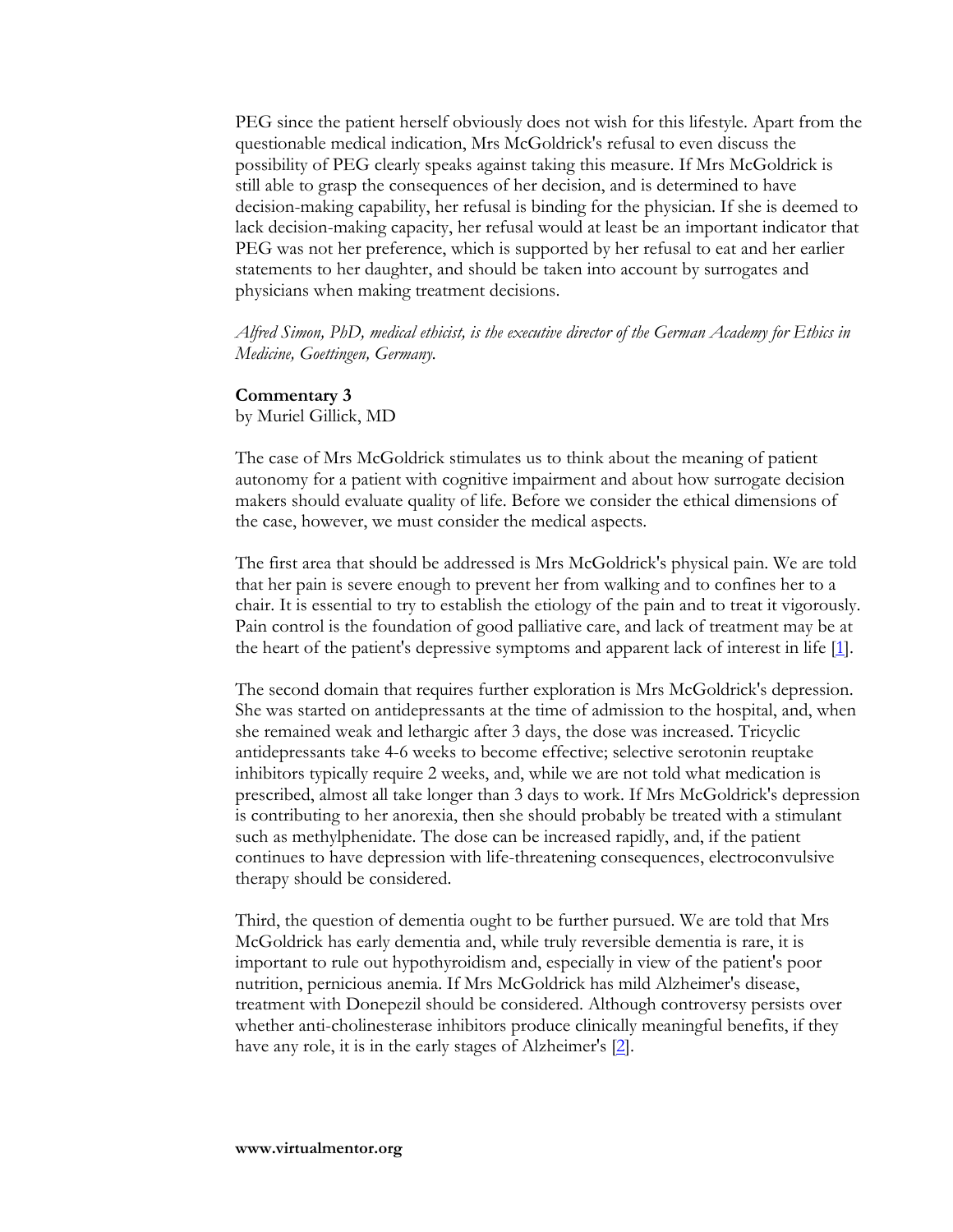Finally, Mrs McGoldrick's nutritional status warrants further examination. Her physician states that improved nutrition, delivered through a gastrostomy tube, will improve her quality of life and mood. While this assertion is intuitively appealing, there is little data to support the beneficial effect of artificial nutrition in the frail elderly: in a community study of 150 older individuals who received gastrostomy tubes, there was no improvement in health-related quality of life among those who survived more than 60 days [3]. In the same study, there was no change in depression scores or functional status which might contribute to quality of life. Drawing inferences about the effects of gastrostomy tubes on quality of life from our intuition has proved hazardous in other, clinically distinct, situations such as that of patients with advanced dementia. In this setting, feeding tubes are often presumed to enhance quality of life by preventing aspiration pneumonia, improving function, and decreasing pressure ulcers, but in fact they have not been proven to reliably achieve any of these surrogate markers [4]. While the role of artificial nutrition remains controversial, the only circumstances where there is consensus regarding benefit are isolated dysphagia and other nonprogressive conditions that Mrs McGoldrick does not manifest [5]. The physician's suggestion that artificial nutrition would likely benefit Mrs McGoldrick also fails to take into consideration such adverse consequences of a gastrostomy tube: diarrhea, infection, and the need for restraints if the patient tries to pull out the tube.

If, after the caregiving team responds to these unresolved medical problems, Mrs McGoldrick continues to eat poorly and to express the wish to die, it is time to grapple with the ethical issues. Can the patient be compelled to accept a potentially life-saving intervention against her will? To answer this question, we must first ascertain whether Mrs McGoldrick has decision-making capacity. The fact that she has mild cognitive impairment—assuming she has early dementia rather than delirium from her infection—does not necessarily mean that she is incapable of making decisions about a gastrostomy tube. She needs to be able to communicate her understanding of the nature of the proposed procedure, the alternatives to the procedure, and the consequences of both inserting and not inserting a gastrostomy tube  $[6]$ . We do not have sufficient information about Mrs McGoldrick to know whether she meets this standard. The effect of her depression on her ability to make decisions is also a concern. The presence of depression, however, does not automatically deprive a person of the ability to participate in his or her own medical care [7].

Let us suppose that Mrs McGoldrick has had her pain and depression vigorously and successfully addressed. Let us suppose, in addition, that her primary care physician and the consulting psychiatrist assess her to be incapable of making life and death decisions. When she is told that she might feel better—and feel differently about living longer—if she had a feeding tube, she just repeats that she doesn't want it and she does not seem to be able to process the possibility that she might have a new attitude towards life if her nutrition were improved (a claim which, as mentioned above, is entirely speculative and not grounded in any persuasive data). Under these circumstances can a surrogate decision maker authorize the intervention against her will?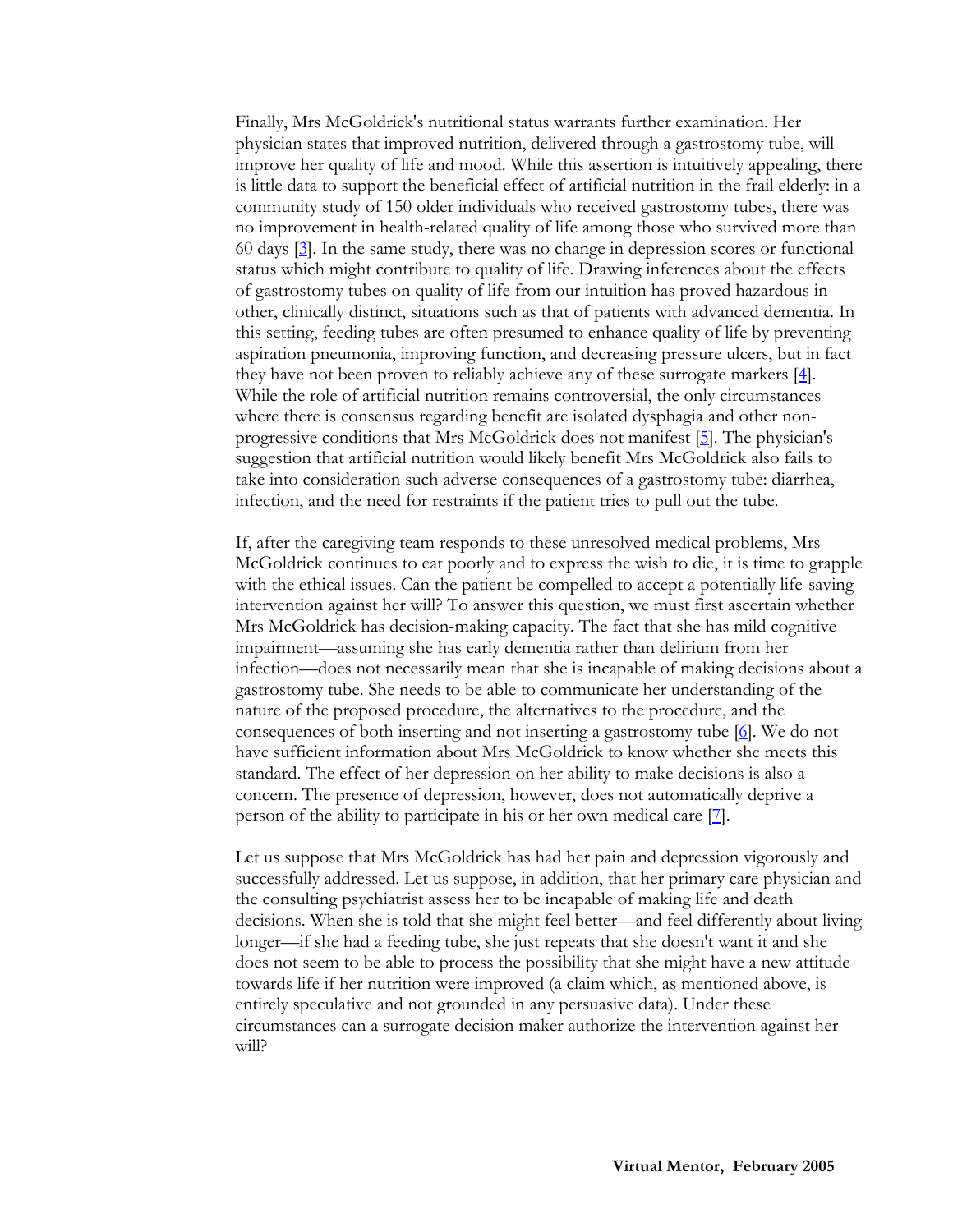One standard for determining whether a surrogate can demand an intervention that the patient opposes is a *sliding scale* of decision-making capacity [8]. We commonly accept that a patient may refuse to have her blood drawn, even if she fails to fully understand the benefits of the test, because she does grasp its burdens and, at the same time, the test is very unlikely to be a matter of life and death. We also acknowledge that when a patient who is deemed incapable of making his own medical decisions and says he does not want a surgical intervention, but fails to understand that he will die without it, his decision can be overridden by his surrogate (assuming that the patient, when decision-capable, did not decline life-prolonging medical treatment). In the case of Mrs McGoldrick, who says she doesn't want a gastrostomy tube but may not fully appreciate the consequences of the choice, the ultimate decision may be left to a surrogate if it has been formally established that the patient lacks the capacity to make her own decisions. The actual benefits of artificial nutrition are not well-established, the burdens are significant, and, most importantly, there is a less invasive alternative: the patient's sister, who has been successful in feeding her or coaxing her to eat, can be asked to play a more active role in her care. The patient's daughter can be recruited to share in caregiving tasks by visiting more regularly and providing greater support. The medical profession is often eager to find a quick fix; this is a situation that will take time to sort out. As Mrs McGoldrick's depressive symptoms improve, as her pain resolves, as she engages in life review with a social worker or a chaplain, and as she spends more time socializing with her family—and eating as she socializes—perhaps her assessment of her quality of life will change. The medical team and Mrs McGoldrick's family must avoid "conflating…the meaning of caring for the patient with the provision of a feeding tube" [9].

#### **References**

1. Morrison RS, Meier DE. Clinical practice: palliative care. *N Engl J Med*. 2004;350:2582-2590.

2. Courtney C, Farrell D, Gray R, et al for the AD2000 Collaborative Group. Longterm donepezil treatment in 565 patients with Alzheimer's disease (AD2000): randomized double-blind trial. *Lancet.* 2004;363:2105-2115.

3. Callahan CM. Outcomes of percutaneous endoscopic gastrostomy among older adults in a community setting. *J Amer Geriatr Soc*. 2000;48:1048-1054.

4. Finucane TE, Christmas C, Travis K. Tube feeding in patients with advanced dementia. A review of the evidence. *JAMA.* 1999;282:1365-1370.

5. Rabeneck L, McCullough L, Wray N. Ethically justified, clinically comprehensive guidelines for percutaneous endoscopic gastrostomy tube placement. *Lancet.* 1997; 349:496-498.

6. Appelbaum PS, Grisso J. Assessing patients' capacities to consent to treatment*. N Engl J Med*. 1988;329:1635-1638.

7. Blank K, Robison J, Doherty E, et al. Life-sustaining treatment and assisted death choices in depressed older patients. *J Amer Geriatr Soc*. 2001;49:53-61.

8. Drane JF. Competency to give an informed consent. A model for making clinical assessments. *JAMA.* 1984;252:925-927.

9. Slomka J. What do apple pie and motherhood have to do with feeding tubes and caring for the patient? *Arch Intern Med*. 1995;155:1258-1263.